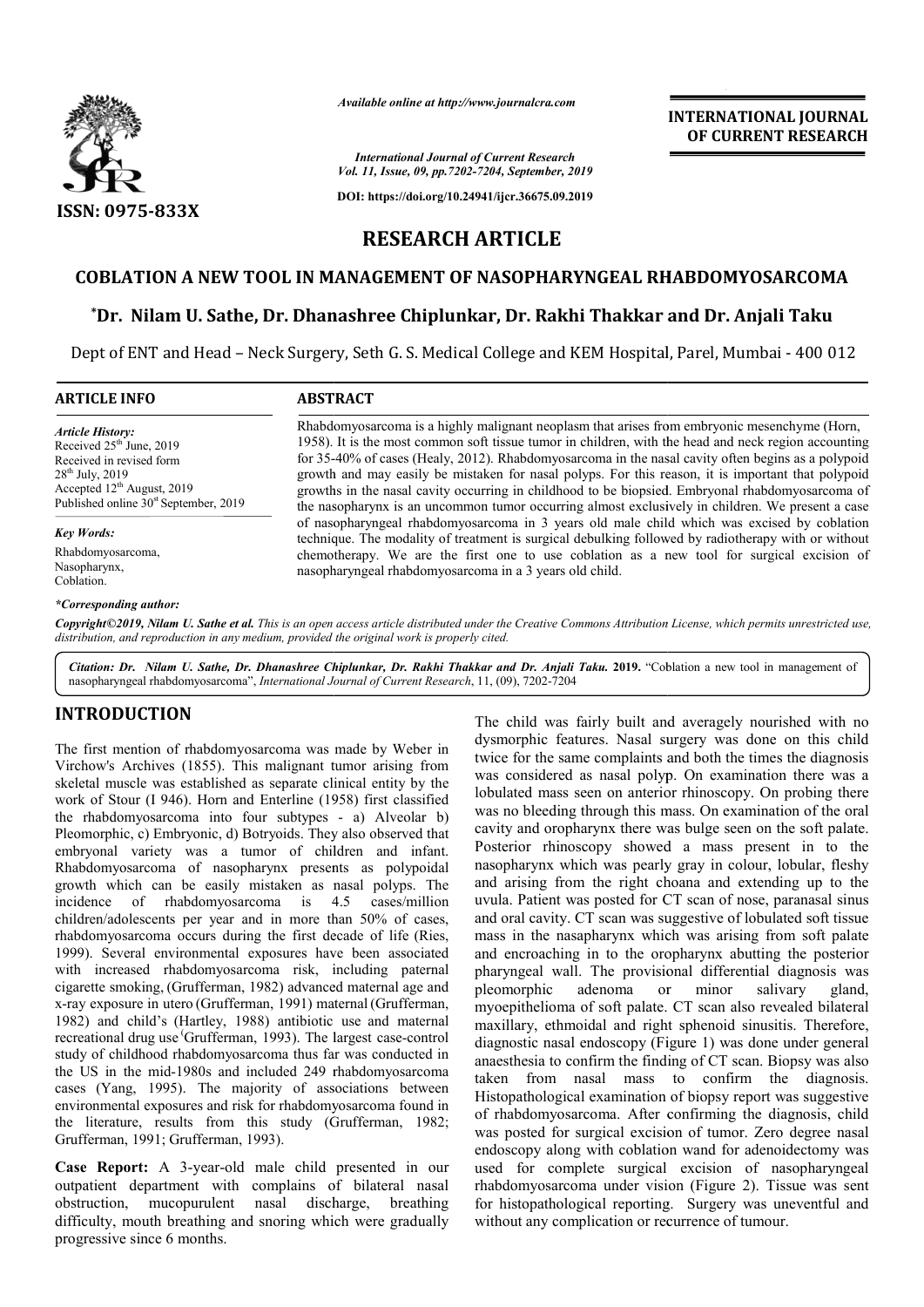

**Figure 1. Showing Nasal endoscopic view of rabdomyosarcoma**



**Figure 2. Showing nasopharyngealendoscopic view and rabdomyosarcoma being removed by coblator wand from posterior surface of soft palate**

After 4 weeks postoperatively Radiotherapy was given to the child. Patient was followed up for 6 months at the interval of 1 month, 3 months and 6 months.

## **DISCUSSION**

There are four variants of rhabdomyosarcoma such as embryonal, alveolar, pleomorphic and botryoid varieties (Donaldson, 1973). Botryoid rhabdomyosarcoma is a subtype of embryonal rhabdomyosarcoma, that originates in mucosa lined structures such as the nasopharynx, common bile duct, urinary bladder, and vagina in younger age groups. Embryonal rhabdomyosarcoma has the second highest frequency in the head and neck region, orbit being the most common in children (Maurer, 1977). Embryonal rhabdomyosarcoma develops as a result of oncogenic mutations involving the anaplastic lymphoma kinase, RAS, fibroblast growth factor receptor 4, phosphatidylinositol-4, 5-bisphosphate 3-kinase catalytic subunit alpha or catenin-cadherin-associated protein beta 1 genes (Ray, 2012). The tissue of origin of embryonal rhabdomyosarcoma is derived from totipotent mesenchymal cells or from muscles and in the present case may be palatal muscles around the Eustachian tube. Although the characteristic feature is embryonal myoblasts, the diagnosis of rhabdomyosarcoma depends on showing the myxoid area in different mesenchymal blastoma of elongated cells just under the squamous epithelium. Rhabdomyosarcoma of the nasopharynx presents as a polypoid growth which can be easily mistaken for nasal polyps. The histopathological diagnosis of rhabdomyosarcoma relies on demonstrating myxoid areas in different mesenchymal blastoma of elongated cells just under the squamous epithelium (Fu, 1976). Where

surgical resection of the tumor is not possible debulking followed by radiotherapy alone or along with chemotherapy should be the ideal treatment (Pandhi, 1980). Preoperative assessment of the tumour size, bone erosions, and intracranial invasion using imaging modalities such as computed tomography and magnetic resonance imaging is very important to assess resectability of the tumour. Both rhabdomyosarcoma prognosis and treatment depend on the histopathological subtype (Stevens, 2005). Of all patients with Head and Neck rhabdomyosarcoma, more than half have embryonal rhabdomyosarcoma, which is a favourable prognostic factor, whereas the alveolar subtype carries a poorer prognosis (Wachtel, 2004).Other rhabdomyosarcoma's negative prognostic factors include parameningeal localization, presence of distant metastases, non-radical primary surgical procedure, tumour size more than 5 cm, age at diagnosis more than 10 years old and time to tumour relapse (Dasgupta, 2011). The tumour was removed in toto with coblation technique. There was minimum intraoperative blood loss as the coblator has the advantage of cutting as well as coagulation cautery. Nasopharyngeal area is difficult to access so endoscope was passed from nasal cavity and coblation wand from oral cavity which was not obstructing each other's view. Coblation pronounced as controlled ablation technology was recently used in surgery as it is minimally invasive and low thermal technique. Coblation uses bipolar waves to create a plasma field, which disassociates molecular bonds within soft tissues, providing haemostasis with minimal thermal damage and allowing for early wound healing (Carney, 2008). When current from radiofrequency probe pass through saline medium it breaks saline into sodium and chloride ions. These highly energized ions form a plasma field which is sufficiently strong to break organic molecular bonds within soft tissue causing its dissolution (Lee, 2004). As it uses plasma field not thermal energy to break the tissue, there is minimal thermal damage to surrounding tissue and minimal postoperative pain. However, there are limitations to the use of radiofrequency coblation in oncological procedures. Accurate histopathological assessment of tumor margins may be difficult as coblation leaves a 2- 3 mm ablative margin around the tumour (Carney, 2008; Roy, 2009).

## **Conclusion**

- Nasopharyngeal rhabdomyosarcoma is a rare tumour which is most often mistaken as a nasal polyp.
- Hence the diagnosis of nasopharyngeal rhabdomyosarcoma is difficult. Biopsy is a better option to confirm the diagnosis prior to definitive treatment.
- Nasopharyngeal area is difficult to access. Coblation is a new tool which can be used safely for excision of rhabdomyosarcomas of nasopharynx. It's definitively having an advantage of minimal blood loss, less thermal damage. However determining microscopic margin is difficult in case of coblation. Once diagnosis is confirmed it's a safer tool to use with minimal side effects.

**Conflict of interest:** There is no conflict of interest

## **REFRENCES**

Carney, A. S., Timms, M. S., Marnane, C. N., Krishnan, S., Rees, G. and Mirza, S. 2008. "Radiofrequency coblation for the resection of head and neck malignancies," Otolaryngology—Head and Neck Surgery, vol. 138, no. 1,